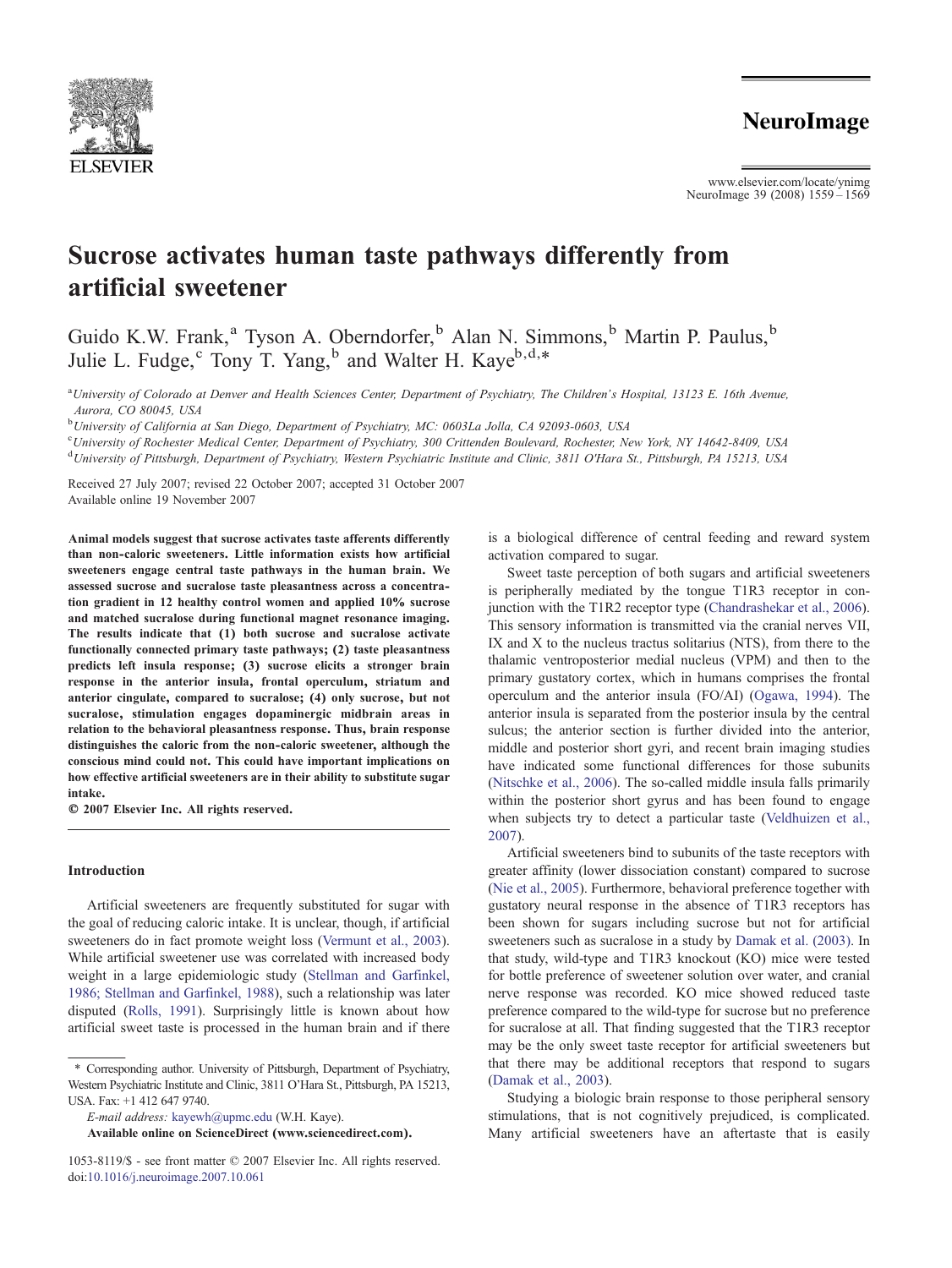detectable, which may induce a cognitive or affective bias toward the substance ingested. The relatively new artificial sweetener sucralose, sold under the trade name "Splenda," is an ideal example to study since it is widely used, and there is little bitter after taste reported ([Schiffman et al., 1995\)](#page-10-0). Sucralose (1,6 dichloro-1,6-dideoxy-β-D-fructofuranosyl-4-chloro-4-deoxy-β-Dgalactopyranoside) is a disaccharide that is made from sucrose that selectively substitutes three atoms of chlorine for three hydroxyl groups in the sugar molecule; it is about 600 times as sweetening compared to sucrose [\(FDA, 1998](#page-10-0)). The commercially available product "Splenda" has a small amount maltodextrin added as a volume enhancer. The total calorie amount is considered zero, although a negligible amount of calories are derived from the maltodextrin ([FDA, 1998\)](#page-10-0).

Sweet taste perception can be measured for taste quality (such as sweet or bitter), hedonic "liking," as well as the incentive motivational component "wanting" ([Berridge, 1996\)](#page-9-0). Taste pleasantness or "liking" varies with the type of sweet stimulus and varies from person to person [\(Moskowitz, 1971](#page-10-0)), but it has been shown to be more state independent compared to "wanting" ([Finlayson et al., 2007\)](#page-10-0). It is incompletely understood what structures of the brain reward system circuitry in humans specifically mediate taste pleasantness or "liking." However, the ventral striatum, an area that is closely connected to the midbrain, has been implicated ([Pecina and Berridge, 2005; Tindell et al., 2006\)](#page-10-0). In addition, altered taste preference has been reported after insult to the insula [\(Kim and Choi, 2002](#page-10-0)), although bilateral anterior insula lesions did not eliminate the ability to express taste preference altogether [\(Adolphs et al., 2005](#page-9-0)).

In this study, we wanted to determine whether human brain activation is different for caloric sucrose compared to an artificial sweetener. We hypothesized that sucrose would elicit greater brain activation compared to the artificial sweetener sucralose (Splenda) in the FO/AI and reward pathways, including the midbrain ventral tegmental area (VTA) and nucleus accumbens ([Morton et al.,](#page-10-0) [2006\)](#page-10-0). We felt this was reasonable since, while taste signal from both stimuli get transmitted via the shared T1R3 receptor, receptors specific for the caloric sucrose [\(Damak et al., 2003](#page-10-0)) should add to the sucrose-related brain signal. In addition, we wanted to test whether we can measure brain taste–pathway activation for the two sweet taste stimuli using brain imaging that is consistent with the neuroanatomical literature. We hypothesized that both sweeteners would activate primary brain taste centers (FO/AI) and related areas such as cingulate, striatum, thalamus and orbitofrontal cortex. Finally, we wanted to study if individual "liking" or pleasantness for sweet taste predicts brain activation and if there is a subset of the taste pathway that is specific for the pleasantness response. We hypothesized that the insula and the dopaminergic reward-related ventral striatum or the ventral tegmental midbrain might be implicated in this response. If indeed sucralose (Splenda) were to stimulate taste and reward pathways less, this could suggest it might not be as rewarding, resulting in an activated but maybe unsatisfied reward system.

# Materials and methods

#### Study participants and assessments

Twelve healthy normal weight control women (CW) were recruited through local advertisements and signed a written informed consent to participate in this study. A 13th woman (data not shown) that was recruited had to be excluded since she could not fulfill the criteria for behavioral matching of sweet solutions (see below, at any concentration tested could she reliably distinguish the two sweet taste types).

Subjects were between 20 and 36 years old (mean  $27 \pm 6$  years), had a current body mass index (BMI, weight in kg/height in  $m<sup>2</sup>$ ) between 20 and 25 (mean  $22 \pm 2$ ), with a mean low lifetime BMI of  $21 \pm 1$ , and had a high lifetime BMI of  $23 \pm 2$ . All subjects had normal menstrual cycles and were studied only during the first 10 days of the menstrual cycle since brain reward mechanisms vary depending on the reproductive phase [\(Dreher et al., 2007](#page-10-0)).

Clinical interviews and self-assessments were applied in order to assure control status. Subjects were screened and assessed for Axis I psychiatric illness with the Structured Clinical Interview for DSM-IV Axis I disorders [\(APA, 2000](#page-9-0)). Trained doctoral level clinicians administered the clinical interviews. The screening procedure indicated that no participant had a history of an eating disorder (ED) or any psychiatric, serious medical or neurological illness. CW were not on medication, including herbal supplements.

In order to avoid sub-threshold disordered eating, we applied the Eating Disorders Inventory-2 (EDI-2; [Garner, 1991\)](#page-10-0) that showed normal values for body dissatisfaction (EDI)  $3 \pm 5$ , bulimic symptoms (EDI)  $0.5 \pm 1$  and drive for thinness (EDI)  $1 \pm 2$ .

This study was conducted according to the institutional review board regulations of the University of California San Diego.

## Behavioral testing

Two taste tests were administered. In order to assess the sensory and hedonic sweet taste perception, subjects rated on a 9-point scale pleasantness and sweetness of sucrose (Mallinckrodt Chemicals, Phillipsburg, NJ, laboratory grade) solutions, which were made in the concentrations from  $0\%$ ,  $2\%$ ,  $4\%$ ,  $8\%$ ,  $16\%$  and 32% in distilled water. A similar set of sucralose (Splenda®, McNeil Nutritionals, Ft. Washington, PA) solutions matched for sweetness was made. Those sucralose (Splenda) solutions were matched to sucrose based on manufacturer conversions: 1 packet of sucralose (Splenda), approximately 1.0 g, is equal to 2 teaspoons of sugar; 10 g of sugar is equal to 2.4 teaspoons of sugar. Accordingly, 3.84 g of sucralose (Splenda) was dissolved in 100 g of distilled water to match the 32% sucrose solution, and 1.92, 0.96, 0.48 and 0.24 g were used to create solutions that matched the sucrose solutions.

To reduce cognitive bias, sucrose and sucralose (Splenda) solutions were given blindly and in random order. The hedonic pleasantness scale ranged from 1, "like not at all," to 9, "like extremely," where 5 is "neither like nor dislike." Sweetness ratings consistently show a positive linear slope with increasing concentration across simple and complex carbohydrates [\(Moskowitz,](#page-10-0) [1971\)](#page-10-0). Pleasantness response in contrast varies across type of sugar and subject populations [\(Sunday et al., 1992\)](#page-10-0). The concentration range for sucrose from 0% to 32% in this study was associated with a linear slope of pleasantness in the past [\(Moskowitz, 1971\)](#page-10-0), and thus we applied a linear statistical equation in order to calculate pleasantness slope for sucrose and sucralose (Splenda). We used the slope as a measure of pleasantness experience for the following reasons. Using the linear slope assesses the rate of change of pleasantness ratings as a function of sucrose concentration. This serves as a proxy measure for pleasantness sensitivity. This measure is more independent (1) from daily variations since it captures a response sensitivity rather than a single measure and (2) from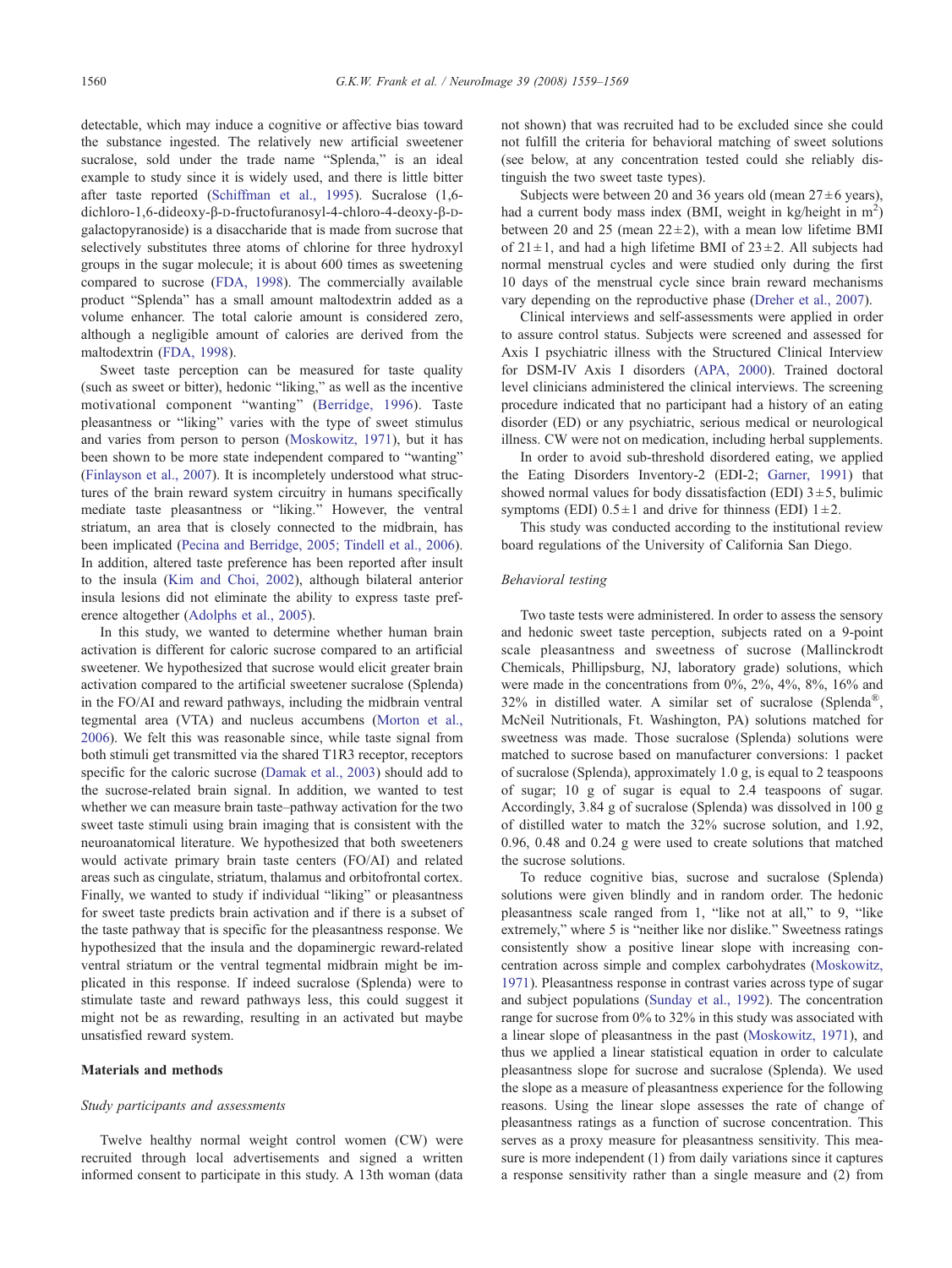potential concentration differences in the batches of sucralose (Splenda) provided.

A second taste test, as preparation for the fMRI study component, determined for each individual a specific sucralose (Splenda) solution concentration that could not be distinguished from a 10% sucrose solution. Subjects were presented with 30 medicine cups, lined up as two-cup comparisons, each containing about 2 mL of sweet solution. Comparing two samples improves the ability to distinguish different tastes ([Adolphs et al., 2005](#page-9-0)). Subjects reported which cup they believed was filled with sucrose and which one was filled with sucralose (Splenda) solution. The concentration of the sucralose (Splenda) solution was adjusted for each subject such that correct responses fell between 40% and 60% (12–18 samples), which indicated the subject's ability to distinguish the two solutions was at chance level. Sucralose (Splenda) solutions were initially made by adding 1.2 g of sucralose (Splenda) to 100 g of water. However, we needed between 1.25 and 1.30 g of sucralose (Splenda) across subjects in order to produce a solution that could not reliably be distinguished from the sucrose solution. Subjects were allowed to wash their mouth with distilled water between taste stimulations in order to avoid desensitization to or overload from the sweet tastes. The 10% sucrose solution and the individually found concentration of sucralose (Splenda; mean 1.26%) were subsequently used for the brain imaging study. Behavioral data were analyzed with SPSS14 statistical software (SPSS, Chicago, IL).

# Brain imaging procedures

Functional magnet resonance imaging (fMRI) measuring blood oxygen level-dependent (BOLD) brain response was performed within the same (taste test) 10-day early follicular cycle episode, after the taste tests or during the early follicular cycle of the next cycle. On the day of the study, subjects were instructed to fast overnight and arrived at the fMRI facility between 7 and 8 AM. Subjects were given a standardized breakfast (bagel, cream cheese, banana, orange juice, skim milk, 604 total calories) with the instruction to "eat until feeling comfortably full, without overeating." Subjects ate between 50% and 100% of the offered breakfast. Subjects were tested for potential pregnancy and screened for metal in their body before being placed in the fMRI scanner.

# Taste solution delivery

One-milliliter fluid samples with sucrose or sucralose (Splenda) solution were delivered with a semi-automatic programmable customized syringe pump (J-Kem Scientific, St. Louis, MO). This design has been described previously ([Frank et al., 2003](#page-10-0)). In brief, the syringe pump was located in the MRI-technician room with tubing running to the subject's mouth in the fMRI scanner. The tubes were fixated at the fMRI head holder, and end pieces of two silicon tubes were attached to each other and placed about 3/4 in. into the middle of the subjects' mouth. Subjects exerted no effort to hold the tubes in place, minimizing any sucking on the tubes. The syringe pump's hardware was connected to a laptop PC (Dell600, Dell, USA) in the technician room. This PC controlled the rate of administration of the solution (1 mL/s), the solution choice, and was also the interface between the syringe pump and the MRI scanner control panel. E-Prime software (Psychology Software Tools, Inc., Pittsburgh, PA) was used to coordinate taste stimulation with the fMRI scanning procedure.

Six blocks of taste stimulation were applied: two blocks with sucrose only, two blocks with sucralose (Splenda) only and two blocks with pseudorandom order of sucrose and sucralose (Splenda). Each block consisted of twenty 1-mL taste stimulations 20 s apart. The block order was fully randomized across subjects. During the taste stimulations, a total of 6 g sucrose was applied (24 kcal).

# Acquisition of images

Imaging experiments were performed on a 3-T GE CXK4 Magnet. Each session consisted of a three-plane scout scan (10 s), a sagittally acquired spoiled gradient recalled (SPGR) sequence (field of view 25 cm; matrix: 194 × 256; 172 slices, thickness: 1.5 mm; TR: 20 ms; TE: 4.8 ms; and T2\* weighted echo-planar imaging (EPI) scans to measure blood oxygen level-dependent (BOLD) functional activity during taste stimulation  $(3.43 \times 3.43 \times 2.6 \text{ mm})$ voxels,  $TR = 2$  s,  $TE = 30$  ms, flip angle of  $90^{\circ}$ , and 30 slices, with 2.6 mm slice thickness and a 1.4-mm gap). These parameters were used to minimize signal drop out close to air filled sinuses and to cover the entire brain.

## Image preprocessing pathway

All image preprocessing and analysis were done with the Analysis of Functional Neuroimages (AFNI) software package [\(Cox, 1996](#page-9-0)). Preprocessed data were analyzed with a multiple regression model that used regressors derived from the experimental paradigm convolved with a prototypical hemodynamic response function [\(Boynton et al., 1996\)](#page-9-0) to predict the echo planar signal change in response to either sucrose or sucralose (Splenda). In addition, five nuisance regressors were entered into the linear regression model: three movement-related regressors were used to account for residual motion (in the roll, pitch and yaw directions), and regressors for baseline and linear trends were used to eliminate slow signal drifts and to obtain baseline echo planar signal intensity. To account for individual variations in the anatomical landmarks, a Gaussian filter with full width at half maximum 6.0 mm was applied to the voxel-wise percent signal change data. All functional data were normalized to Talairach coordinates.

# Comparison of taste stimuli

Voxel-wise percent signal change data for the whole brain were entered into unpaired t-tests for main effect BOLD response differences in sucrose and sucralose (Splenda) stimulations; data were also entered into paired t-tests for differences in BOLD response comparing sucrose and sucralose (Splenda) conditions. Main effect statistical maps were thresholded at  $p<0.005$  and 1024 μL (minimum of 16 contiguous voxels). Comparison maps subtracting sucrose from sucralose (Splenda) were thresholded at  $p<0.05$  and 512 μL (minimum of 8 contiguous voxels). In order to avoid confluent regions of interest, an anatomical mask was applied on the statistical maps to retrieve activity data related to the taste pathway: midbrain, thalamus, caudate, putamen, anteroventral striatum, insula, anterior cingulate and orbitofrontal cortex. Percent signal change data were extracted from regions of interest (ROIs) that survived this thresholding, clustering and masking protocol. Those percent signal change data were also used to assess correlation or regression analyses with behavioral data defined in the hypotheses.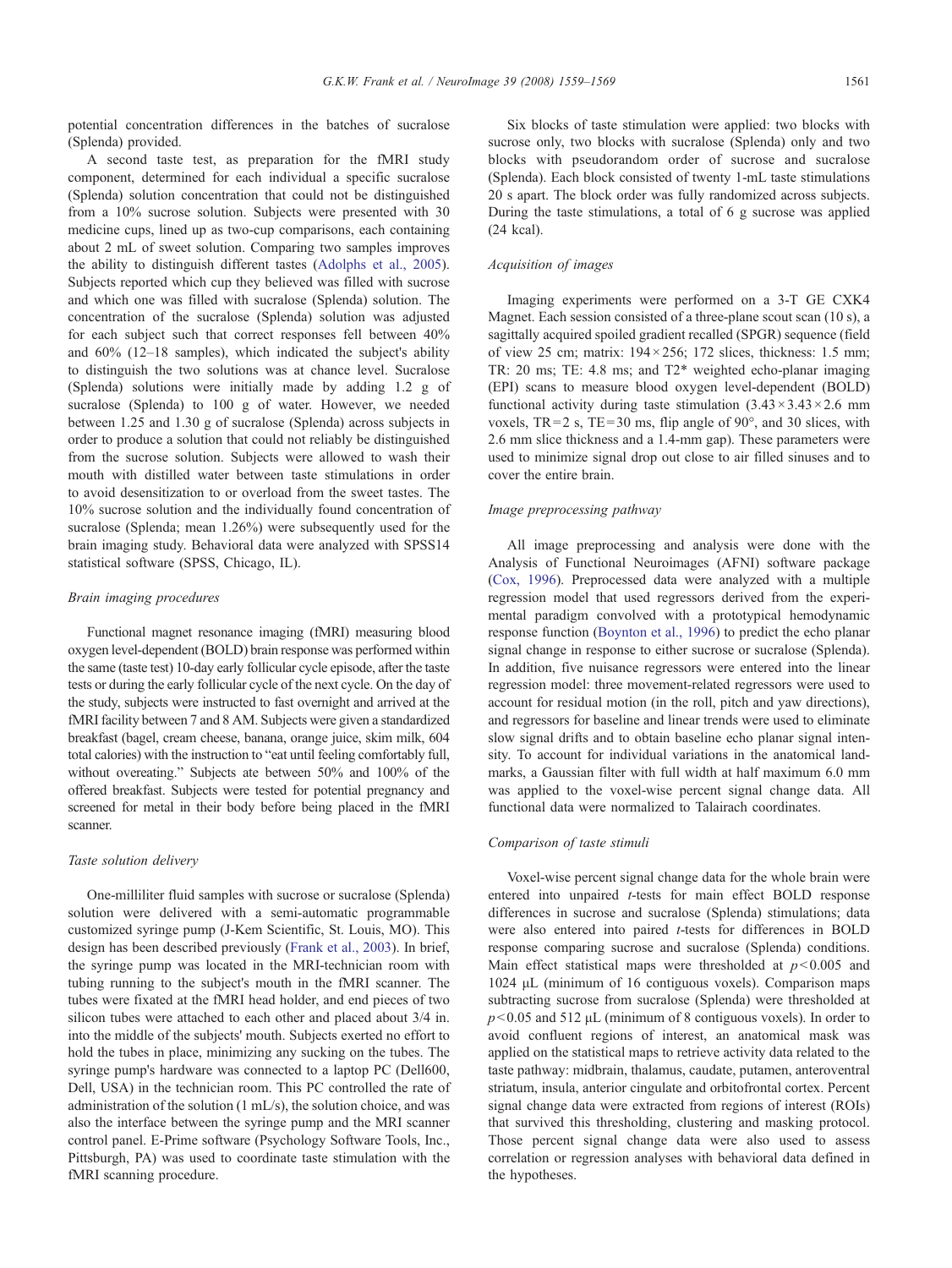#### Taste pathway analysis, functional connectivity analysis

The FO/AI as the primary taste cortex was selected as seed regions in order to assess taste pathway-related areas. We selected the main effect statistical results for sucrose and sucralose (Splenda) in the FO/AI as seed regions. Two analyses were conducted. First, a simple connectivity analysis that assessed brain areas that are temporally and thus functionally related (general taste pathway). Second, we assessed functional connectivity in relation to pleasantness ratings from the behavioral assessments (taste pathway activation specific to pleasantness experience).

Before conducting the functional connectivity analysis, echo planar signals were corrected for slice-dependent time shifts, spatially filtered using a 6-mm FWHM Gaussian filter and temporally filtered using a bandwidth filter  $(0.009 < f < 0.08)$ . The resulting echo planar time series was then warped to Talairach space.

Individual time courses were extracted from these processed echo planar signals for a seed ROI that showed task-dependent activation, specifically the bilateral FO/AI. Correlations due to possible head motion were eliminated by censoring time points that were more than 2 SD from the individual's average activation for the given seed ROI. The extracted time courses were smoothed, by applying a 0.5 weight to the current slice and 0.25 weight to the time point immediately before and after, and deconvolved as the 5 regressors of interest, along with the 5 nuisance regressors described above. Voxel-wise correlation coefficients were Fisher Z transformed. A paired t-test was performed for each seed ROI that contrasted the Fisher Z transforms of the correlation coefficient in the sucrose and sucralose (Splenda) conditions, so as to determine differences in functional connectivity between conditions. A voxel-wise regression analysis was used to correlate functional connectivity data with the pleasantness slope for each subject.

# Results

#### Taste behavioral measures

As expected, sweetness ratings correlated highly with concentration for sucrose (Pearson correlation mean  $r=0.9$ ,  $p<0.0001$ , range from  $r = 0.86$ ,  $p = 0.03$  to  $r = 0.99$ ,  $p < 0.0001$ ) as well as sweetness and concentration for sucralose (Splenda) (Pearson correlation mean  $r = 0.8$ ,  $p < 0.0001$ , range from  $r = 0.5$ ,  $p = 0.3$  to  $r= 0.99$ ,  $p= 0.0001$ ). Pleasantness relation with sweetness was more variable for either sucrose (Pearson correlation mean  $r=-0.09$ ,  $p= 0.4$ , ranging from  $r=-0.97$ ,  $p=0.002$  to  $r=0.96$ ,  $p=0.002$ ) or sucralose (Splenda) (Pearson correlation mean  $r=0.03$ ,  $p=0.8$ , ranging from  $r=-0.76$ ,  $p=0.07$ , to  $r=0.97$ ,  $p=0.001$ ). We then calculated the individual subject slopes for the pleasantness measure. This resulted in slopes ranging for sucrose from −0.25 to 0.28 and for sucralose (Splenda) from −0.24 to 0.2. The pleasantness slopes for sucrose and sucralose (Splenda) showed a very high correlation (Pearson  $r=0.8$ ,  $p=0.001$ ; Fig. 1).

# fMRI results

Due to the limited detection power of the pseudorandomized presentation of sucrose or sucralose (Splenda) solutions, we only show the block application with repeated same stimulus application.

# Main effect, significance threshold  $p = 0.005$ , 16 voxel contiguity

At this threshold, the main effect of sucrose stimulation revealed bilateral activation in the FO/AI (extending from the frontal operculum to the inferior insula), left ventral striatum, anterior cingulate and bilateral midbrain. Sucralose (Splenda) stimulation also activated the FO/AI bilaterally to a similar extent when compared to sucrose-related activation, but no other area. In addition, both sucrose and sucralose (Splenda) activated bilateral sensorimotor cortical areas. Within the anatomical regions of interest, overlaid on the statistical maps, sucrose was found to induce significant activation in 10 regions. In comparison, sucralose (Splenda) administration resulted in significant activations in only 3 of the a priori determined regions ([Table 1\)](#page-4-0). [Fig. 2](#page-5-0) contains the main effect activation map for each sweet taste condition.

#### Main effect data correlation with behavioral data

In order to relate subjective assessments of pleasantness with fMRI percent signal change, a regression analysis was conducted with pleasantness ratings as the independent variable and signal change as the dependent measure. The FO/AI activation was selected as imaging variable since it is the primary taste cortex and that area was activated similarly across conditions. This analysis ([Fig. 2](#page-5-0)) showed that pleasantness slopes predicted left insula activation for both sucrose  $(p= 0.01)$  and sucralose (Splenda)  $(p= 0.03)$  conditions. In comparison, there was only a tendency for pleasantness slopes to predict right-sided insula activation for both sucrose  $(F=2.7, p=0.1)$  and sucralose (Splenda)  $(F=2.6, p=0.1)$ administration.

## Sucrose versus sucralose (Splenda) comparison

A direct comparison of activation due to sucrose or sucralose (Splenda) administration revealed greater activation for sucrose in the bilateral FO/AI; other ROIs were localized to the left caudate, left cingulate and bilateral superior frontal cortex, in addition to the posterior part of the anterior insula bilaterally [\(Fig. 3,](#page-6-0) [Table 1](#page-4-0)).

# Functional connectivity

Three analyses were conducted.



Pleasantness Slope Values 0-32% Sucrose Solution

Fig. 1. Subjects pleasantness slope correlation for sucrose and sucralose.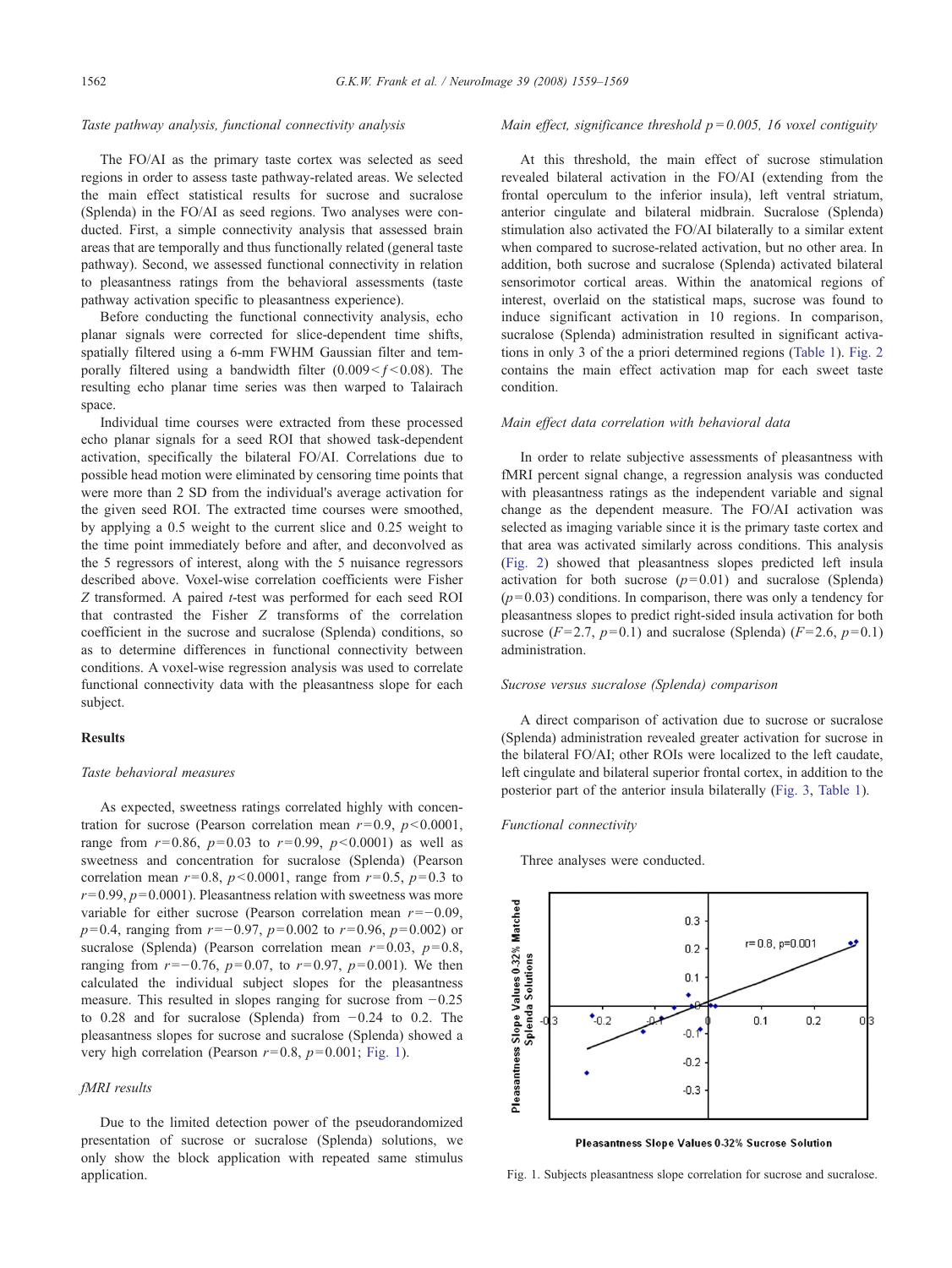| sucrose and Splenda statistical results as regions of interest (ROIs) for sucrose and sucralose condition main effects, as well as for subtraction sucrose–sucralose |
|----------------------------------------------------------------------------------------------------------------------------------------------------------------------|
| results                                                                                                                                                              |

|    | Volume $(\mu L)$                          | $\mathcal{X}$           | $\mathcal{Y}$ | $\boldsymbol{Z}$ | Description                                                     |
|----|-------------------------------------------|-------------------------|---------------|------------------|-----------------------------------------------------------------|
|    | Sucrose main effect regions of interest   |                         |               |                  |                                                                 |
|    | 4672                                      | $-39$                   | $\Omega$      | 5                | Left frontal operculum, anterior insula, claustrum              |
| 2  | 4608                                      | 39                      | $-3$          | 9                | Right frontal operculum, anterior insula, claustrum             |
| 3  | 4160                                      | $\mathbf{0}$            | 6             | 38               | Bilateral mid-sagittal cingulate gyrus, BA24 and BA32           |
| 4  | 1280                                      | 28                      | 45            | 28               | Right superior frontal gyrus: BA9 and BA10                      |
| 5  | 1152                                      | $-14$                   | 10            | $-2$             | Left anteroventral striatum with nucleus accumbens              |
| 6  | 512                                       | 6                       | $-15$         | 10               | Right thalamus, medial dorsal nucleus                           |
| 7  | 448                                       | $-11$                   | $-20$         | $-6$             | Left midbrain: substantia nigra, VTA                            |
| 8  | 320                                       | 44                      | $-15$         | 3                | Right temporal operculum                                        |
| 9  | 320                                       | $-14$                   | 6             | 18               | Left dorsal caudate                                             |
| 10 | 256                                       | 10                      | $-21$         | $-7$             | Right midbrain: substantia nigra, ventral tegmental area        |
|    | Splenda main effect regions of interest   |                         |               |                  |                                                                 |
| 11 | 3584                                      | 38                      | $-2$          | 7                | Right frontal operculum, anterior insula, claustrum             |
| 12 | 2688                                      | $-40$                   | $-3$          | 5                | Left frontal operculum, anterior insula, claustrum              |
| 13 | 576                                       | 29                      | 45            | 28               | Right superior frontal gyrus: BA9 and BA10                      |
|    | Sucrose minus Splenda regions of interest |                         |               |                  |                                                                 |
| 14 | 1216                                      | $-35$                   | 17            | 5                | Left frontal operculum, anterior part of anterior dorsal insula |
| 15 | 896                                       | $-39$                   | 3             | 12               | Left posterior part of anterior insula                          |
| 16 | 896                                       | $\overline{\mathbf{c}}$ |               | 58               | Bilateral superior frontal gyrus, BA6                           |
| 17 | 832                                       | 38                      | $-1$          | 13               | Right posterior part of anterior insula                         |
| 18 | 640                                       | $-9$                    | 12            | 6                | Left middle caudate                                             |
| 19 | 640                                       | $-20$                   | 48            | 21               | Left superior frontal gyrus, BA10                               |
| 20 | 448                                       | $-11$                   | 5             | 36               | Left anterodorsal cingulate, BA24                               |
| 21 | 320                                       | $-15$                   | 38            | 12               | Left anterior cingulate, BA32                                   |
| 22 | 256                                       | $-6$                    | 13            | 40               | Left anterodorsal cingulate, BA32                               |

First, to delineate the circuitry associated with administration of both sucrose and sucralose (Splenda), we examined the functional connectivity between the activated insular cortex and other brain areas. The two insula ROIs (ROIs 1 and 2; Table 1) were determined based on the main effect of sucrose and sucralose (Splenda) within this structure [\(Fig. 4a](#page-7-0)). Overall, there was a similar pattern of connectivity for sucrose and sucralose (Splenda), with seed regions in the left FO/AI being correlated with activation in the contralateral insula, ipsilateral ventral and middle striatum and pallidum, bilateral anterior cingulate and ipsilateral thalamus. The right FO/AI (ROI 2 for sucrose and ROI 11 for sucralose (Splenda)) activation was correlated with contralateral insula, bilateral anterior cingulate and bilateral thalamus; no correlation of activity was found for the striatum. Second, to determine whether the there was a significant difference in the degree of functional connectivity between the areas co-activating in response to sucrose relative to sucralose (Splenda), we conducted a voxel-wise paired  $t$ -test compared Fisher Z-transformed  $R$  values from the functional connectivity analysis in sucrose and sucralose (Splenda) conditions. Data were clustered at  $p=0.05$  and 512 μL (8 contiguous voxels) showing higher connectivity in the sucralose (Splenda) condition compared to sucrose for both ROIs 1 and 2 for sucrose and ROIs 11 and 12 for sucralose (Splenda) [\(Fig. 4b](#page-7-0)).

<span id="page-4-0"></span>Table 1

Third, to assess if there are brain areas connected to the FO/AI that specifically mediate the pleasantness sensitivity, we applied a regression analysis using voxel-wise  $R^2$  values from the functional connectivity analysis and the pleasantness slope values. This showed that, for the sucrose condition, pleasantness slopes predicted connectivity of ROI 1 with the contralateral insula and midbrain, including the substantia nigra/VTA ([Fig. 4](#page-7-0)c). These findings were absent in the sucralose (Splenda) condition. Pleasantness slopes predicted connectivity of ROI 2 with the contralateral insula in the sucrose condition; these findings were also absent in the sucralose (Splenda) condition.

## Discussion

This study indicates that caloric sucrose relative to sucralose (Splenda) activates more strongly taste pathway regions such as the FO/AI, striatum, anterior cingulate and prefrontal cortex. Although FO/AI activation by both sucrose and sucralose recruited similar taste processing-related areas, sucralose (Splenda) showed a stronger connectivity between those regions than sucrose. Pleasantness slopes for both sweet stimuli predicted significant left insula activation; however, only sucrose activation, related to the pleasantness ratings, engaged the contra lateral insula and midbrain, including the VTA and substantia nigra. This may indicate that sucrose is able to cause a different physiological brain response compared to sucralose with recruitment of more food reward-related brain regions, despite the inability of subjects to consciously distinguish the tastes.

# Behavioral results

Consistent with previous behavioral studies [\(Moskowitz, 1971](#page-10-0)), our behavioral data indicated that all subjects rated greater sweetener concentration with greater experienced sweetness. In contrast, some individual rated the sweeter stimuli more pleasant while others gave higher sweetness lower pleasantness ratings, indicating modest positive and negative responsivity across the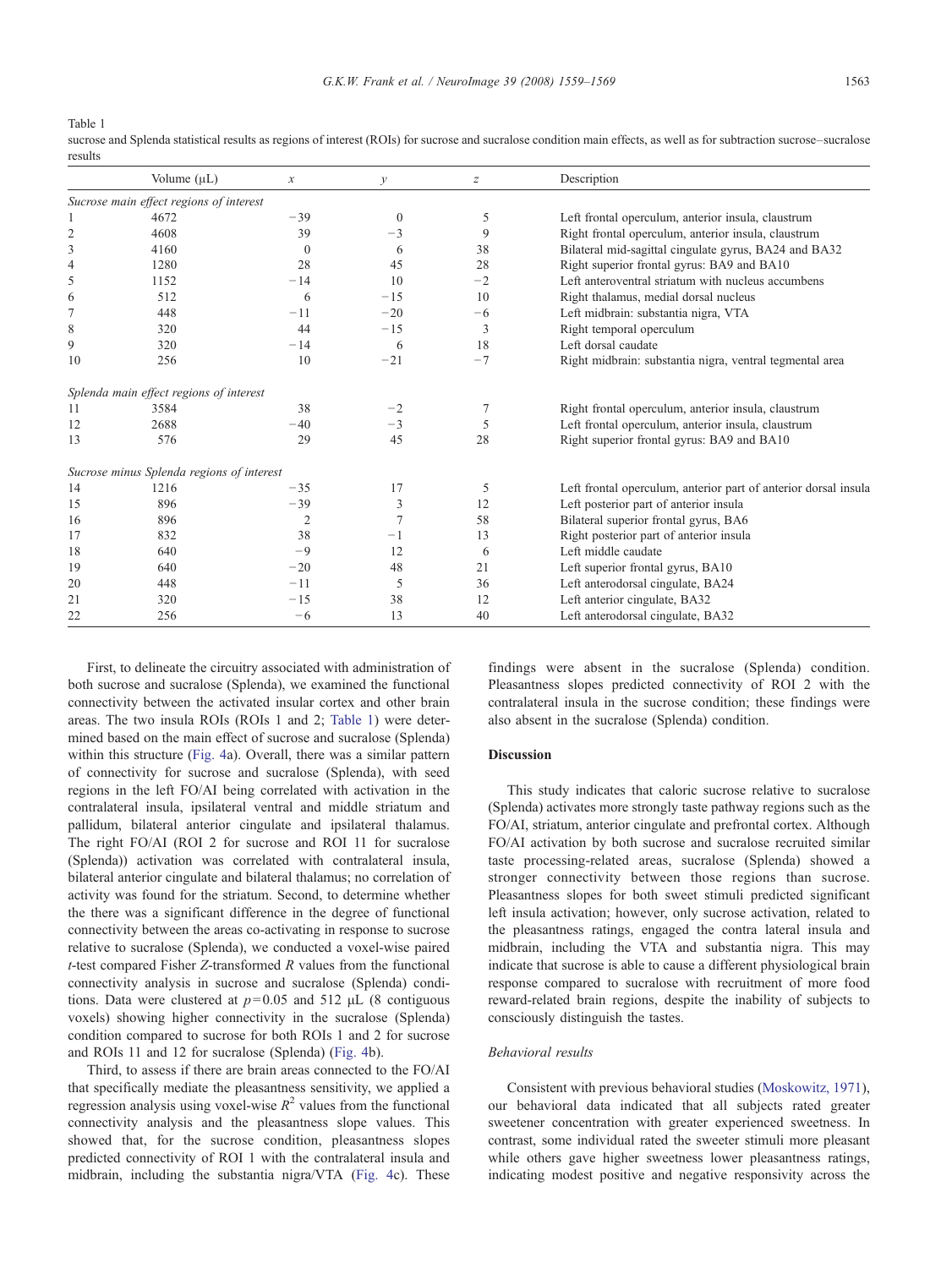<span id="page-5-0"></span>

Fig. 2. Main effect activation maps (sampled at  $p=0.005$ , 16 voxel contiguity) for sucrose (a) and sucralose (b). Both sucrose and sucralose activate the bilateral primary taste cortex (frontal operculum, anterior insula, FO/Al). Only sucrose activated anteroventral striatum (AVS), nucleus accumbens (NAcc) and midbrain substantia nigra and ventral tegmental areas (SN/VTA). Blue arrows point to regression line graphs for left FO/AI percent signal change with sucrose  $(p=0.01)$ and sucralose  $(p= 0.025)$  pleasantness slope ratings.

stimulations. Such inter-individual differences for the hedonic experience of sucrose solutions across a concentration gradient has been reported previously ([Prescott et al., 1992\)](#page-10-0). We calculated the slope for the individual sweetness ratings in order to capture intrasubject change of behavioral response between the different sweet stimulus concentrations. Slopes for sweetness and pleasantness response have been used in food appraisal research in the past ([Moskowitz, 2001\)](#page-10-0) and indicate a responsiveness across a range of stimulation strengths. The slopes for sucrose and sucralose

(Splenda) solution responses were highly correlated with each other, suggesting that the hedonic sweet taste responsivity as a measure of "liking," was quite similar across conditions.

#### fMRI activation results

The human primary gustatory cortex lies within the FO/AI ([Pritchard et al., 1986; Yaxley et al., 1990\)](#page-10-0). This region is defined by the area that receives direct projections from the parvicellular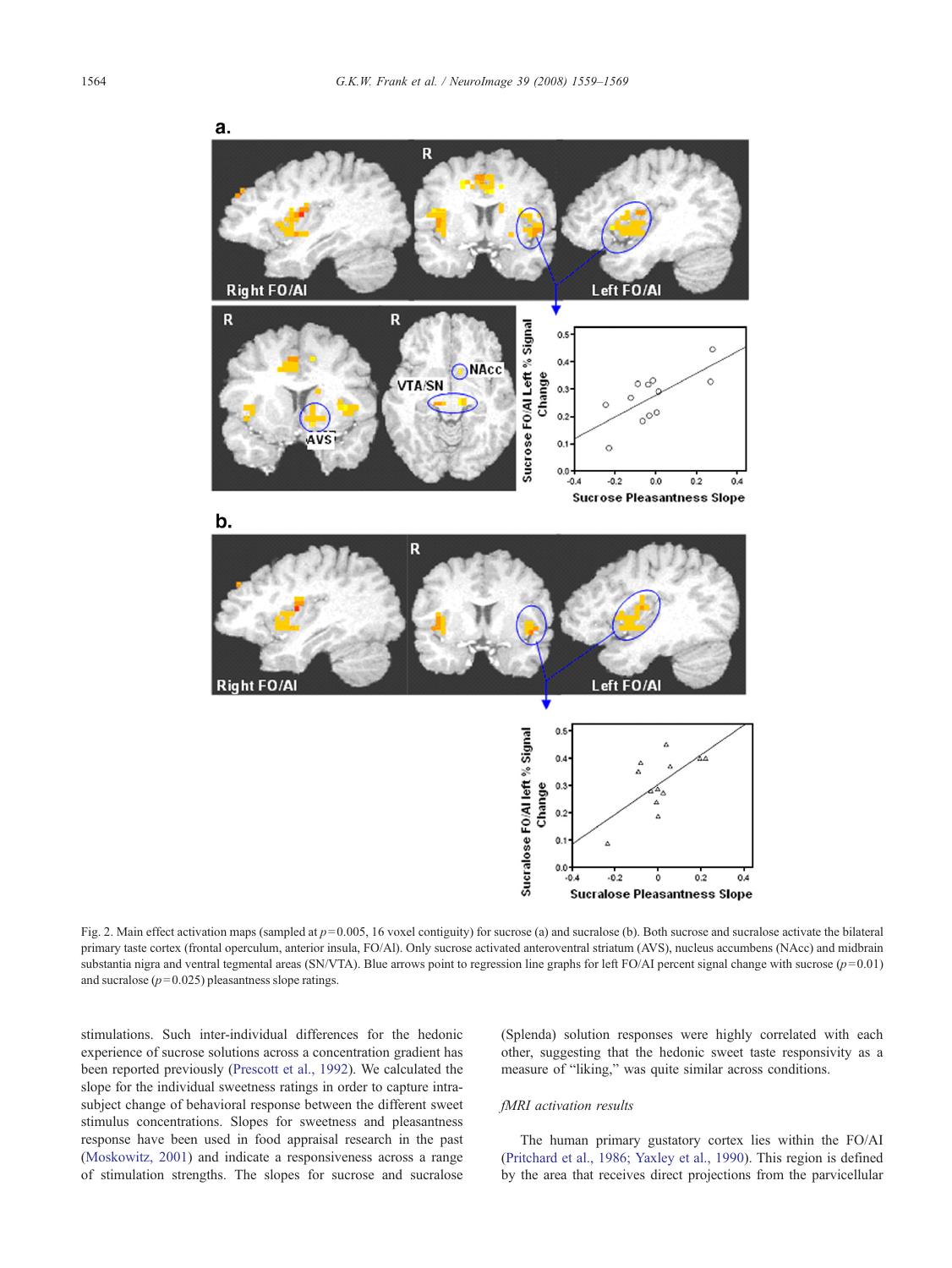<span id="page-6-0"></span>

Fig. 3. Subtraction maps  $(p=0.05.8$  voxels contiguity) and associated blood oxygen level-dependent signal expressed as percent signal change for sucrose minus sucralose. Blue circles indicate selected regions of interest (ROI). FO/AI, frontal operculum/anterior insula; for ROI numbers, refer to [Table 1.](#page-4-0)

portion of the ventroposterior medial nucleus of the thalamus (VPM), the thalamic taste nucleus. Gustation has been recognized as a rather complex process with inputs from the tongue taste receptors, brain stem, thalamus and limbic system ([Jones et al.,](#page-10-0) [2006](#page-10-0)) that involves a complex interplay of neurotransmitters at cortical and subcortical synapses. Projections from the primary taste cortex reach the central nucleus of the amygdala, and from there, the lateral hypothalamus and midbrain dopaminergic regions [\(Simon et al., 2006](#page-10-0)). The primary taste cortex also projects heavily to the striatum ([Chikama et al., 1997; Fudge et](#page-9-0) [al., 2005](#page-9-0)). The posteromedial, lateral and posterolateral agranular insula, which processes gustatory, olfactory and internal organ information [\(Carmichael and Price, 1996\)](#page-9-0), has the strongest connections to the ventral striatum ([Fudge et al., 2005](#page-10-0)). The anterior insula is contiguous with the posterior orbitofrontal cortex at the operculum. This region is reciprocally connected with the medial prefrontal cortex which includes the anterior cingulate [\(Carmichael and Price, 1996\)](#page-9-0). Functionally, neuroimaging studies have shown that both pleasant and unpleasant stimuli activate the orbitofrontal ([O'Doherty et al., 2000\)](#page-10-0), as well as the cingulate cortex [\(Rolls et al., 2003](#page-10-0)). The ventral striatum receives input from the FO/AI and anterior cingulate ([Carmichael and Price,](#page-9-0) [1996; Fudge et al., 2005; Haber et al., 1995\)](#page-9-0). It is associated with immediate reward processing [\(Tanaka et al., 2004\)](#page-10-0) and prediction of future rewards [\(O'Doherty, 2004](#page-10-0)), while the anterior cingulate processes error monitoring and anticipation of reward [\(Carter et](#page-9-0) [al., 1998; Richmond et al., 2003\)](#page-9-0). Furthermore, a regional segregation of intensity (cerebellum, pons, middle insula and amygdala) and valence (FO/AI, orbitofrontal cortex) of gustatory stimuli has been reported [\(Small et al., 2003](#page-10-0)).

Both sucrose and sucralose (Splenda) main effects activated the FO/AI. However, sucrose also activated the left ventral striatum, left dorsal caudate nucleus, bilateral midbrain and right thalamus (in the region of the taste center, the ventromedial posterior nucleus), which are established components of taste reward circuits. Thus, sucrose activated taste pathway areas that sucralose (Splenda) did not activate at the set significance threshold. Of particular significance is the lack of midbrain involvement in the sucralose (Splenda) condition (see Discussion).

Our notion that sucrose relative to sucralose (Splenda) elicits greater absolute brain response in the taste pathway and downstream reward system is further supported by the direct comparison of the main effects on the brain areas important for taste and reward processing. Sucrose response was greater than sucralose (Splenda) related activation of bilateral primary gustatory cortex, left middle striatum, left anterior cingulate and prefrontal cortex. One mechanism for this difference in brain activation across the two taste stimuli could be that sucrose acts on more than just the T1R3 taste receptors, compared to sucralose (Splenda) [\(Damak et al.,](#page-10-0) [2003](#page-10-0)). An additional explanation could be a learning component. What we like to eat is genetically and environmentally influenced [\(Sclafani, 2006](#page-10-0)). Since infants are fed with caloric sugars and usually not with artificial sweeteners, it is possible that human feeding-related brain pathways are also conditioned to react stronger to the known, caloric stimulus. Another possibility is that the brain senses blood glucose levels ([Levin, 2006](#page-10-0)) and for that reason responds stronger to sucrose, a response that may be particularly strong in the hunger state [\(de Araujo et al., 2006\)](#page-10-0). In our study, we fed the participants in order to avoid the confound of the hungry state-related mild hypoglycemia responding greater to sugar. Taken together, these results indicate that behaviorally matched sucralose (Splenda) is not able to activate brain taste pathways similarly compared to sucrose. The cause for this difference needs further study.

This analysis also indicated a lateralization with particularly left-sided brain response greater after sucrose compared to sucralose (Splenda). Previously, a hemispheric asymmetry has been proposed with left-sided processing of parasympathetic activity, nourishment and appetitive behavior ([Craig, 2005;](#page-9-0) [Wittling and Roschmann, 1993](#page-9-0)). Our finding might support this view with greater left than right-sided brain activation in response to basic appetitive and pleasant food stimuli.

It is important to note that taste and reward processing are a result of a coordinated interplay between several different brain areas. Therefore, functional connectivity analyses between the primary taste processing area and other taste and reward processing regions are critical [\(Fudge et al., 2005](#page-10-0)) to determine whether sucrose and sucralose (Splenda) activations result in different taste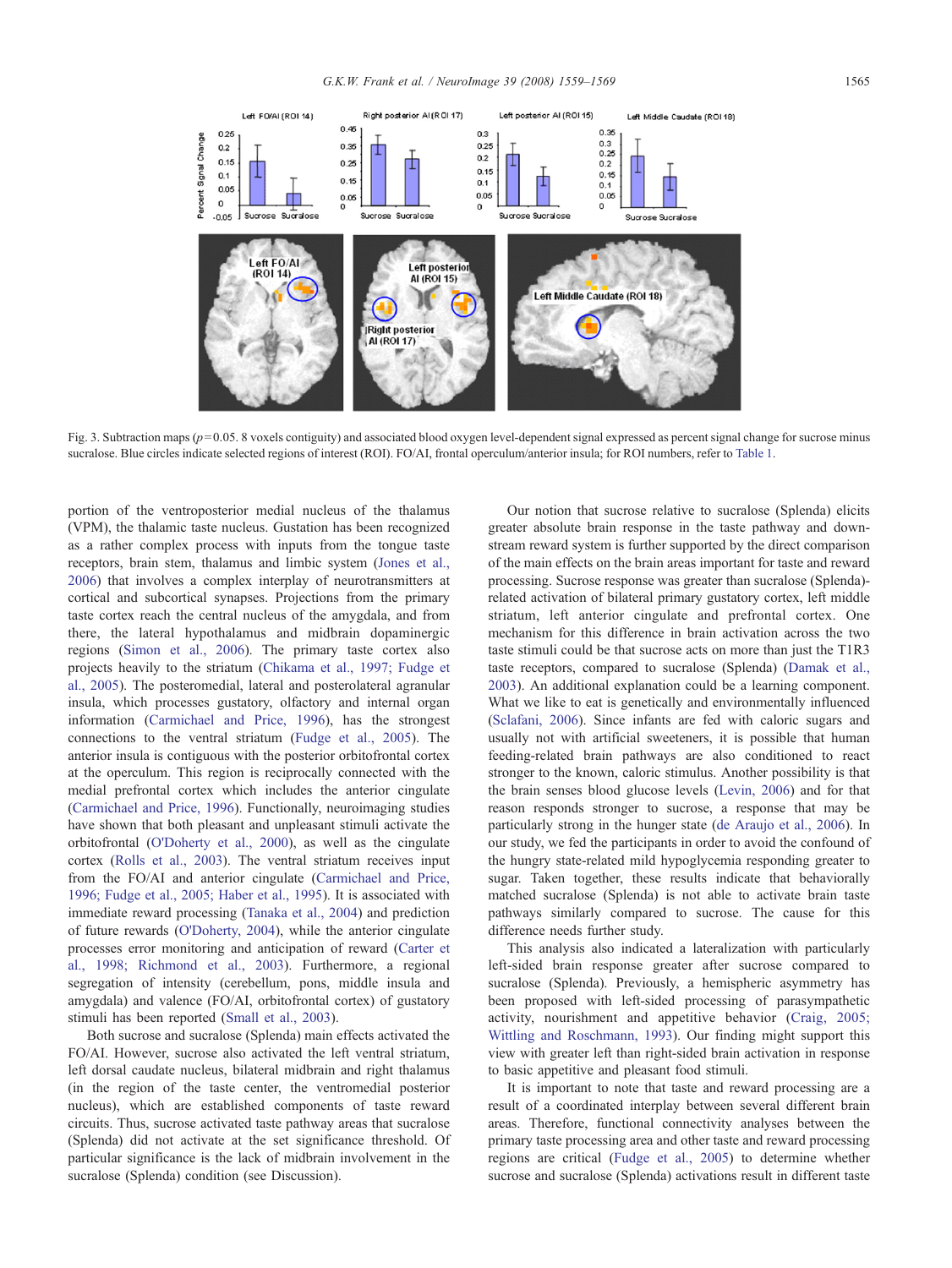

# <span id="page-7-0"></span>**a. Sucrose Functional Connectivity**





C. Sucrose Functional Connectivity (R2 values) in relation to Pleasantness Ratings



Fig. 4. (a) Functional connectivity analysis for sucrose, with the left and right frontal operculum/anterior insula (FO/AI) as seed regions. Insula activation is functionally connected to bilateral insula, cingulate and thalamus activation. Sucralose (Splenda) stimulation showed a similar pattern of activation (data not shown). (b) The subtraction of functional connectivity  $R^2$  values (insula as seed region) shows greater connectivity for sucralose (Splenda) compared to sucrose for both insula seed regions for the ipsilateral anteroventral striatum. (c) Connectivity  $R^2$  values in relation to the sucrose pleasantness ratings; both insula seed regions activate the contralateral insula: left Insula connectivity in relation with pleasantness is functionally also connected to the right ventral tegmental/ substantia nigra area (VTA/SN). In contrast, sucralose (Splenda) connectivity in relation to pleasantness ratings did not show significantly related brain activation.

and reward experiences. Our primary functional connectivity results for sucrose and sucralose (Splenda) brain activation are consistent with those anatomical pathways of taste processing ([Chikama et al., 1997; Fudge et al., 2005; Pritchard et al., 1986\)](#page-9-0). Although the largely similar patterns of taste-related brain activation, there were several notable differences. When we subtracted sucralose (Splenda) from sucrose connectivity, i.e. the strength of connectivity  $(R^2 \text{ values})$  with related brain regions, using the left and right insula as seed regions, we found that sucralose (Splenda) showed a stronger connectivity compared to sucrose. This result was surprising because it may indicate that,

while the absolute brain response after sucralose (Splenda) is lower than for sucrose, the recruitment of related brain regions is stronger. The implication of this result is uncertain. However, it raises several question: If a sweet taste without caloric value turns on the taste reward circuitry with higher "functional connectivity" which can be interpreted as more synchronized response – potentially mediated by sucralose high affinity ([Nie et al., 2005\)](#page-10-0) for only the T1R3 receptor [\(Damak et al., 2003\)](#page-10-0) while sucrose may act via additional receptor input – but with lesser strength compared to sucralose (Splenda), how does this affect the feedback mechanisms in terms of "wanting" more of that stimulus? Higher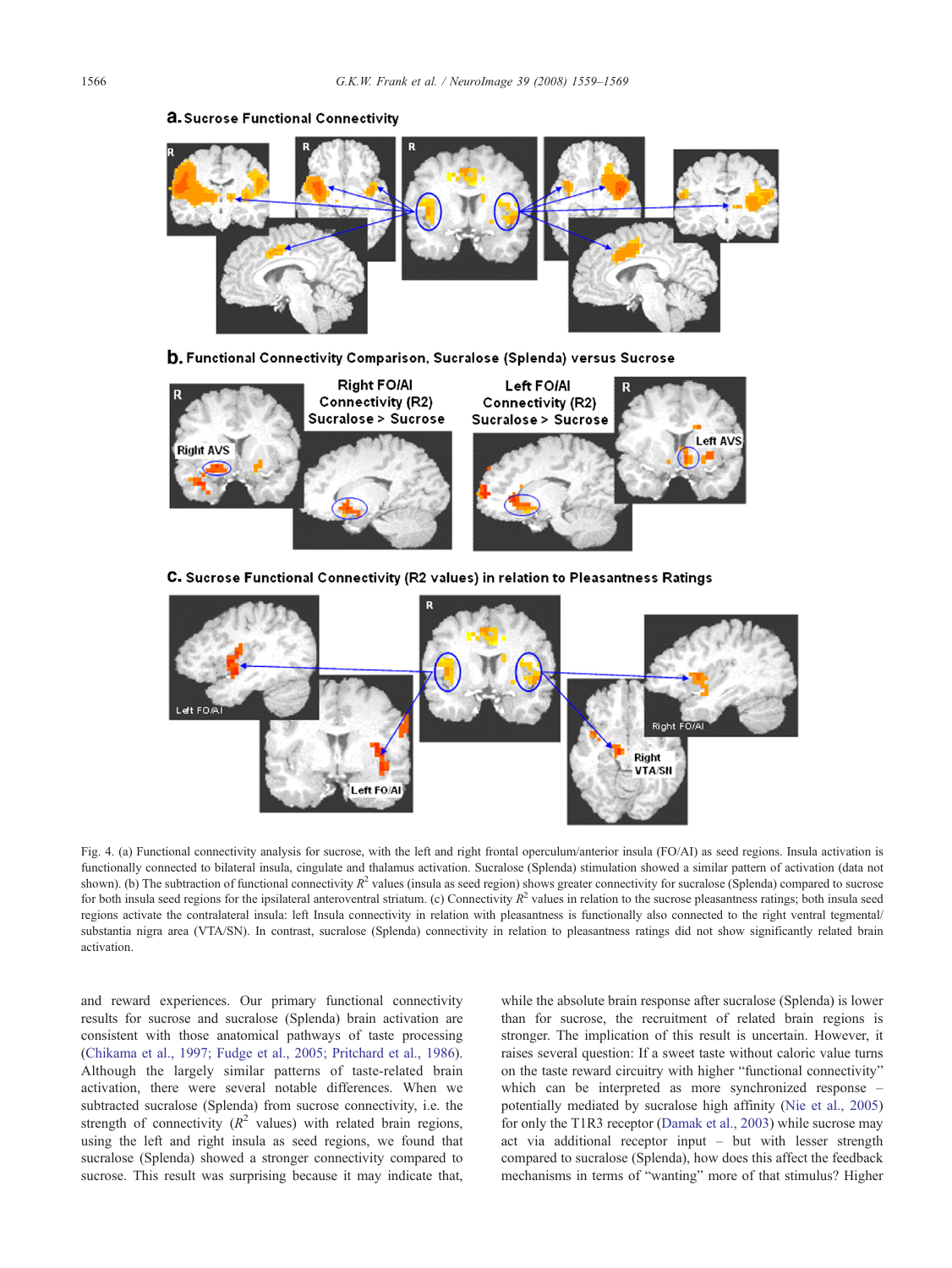sucrose concentrations are anecdotally usually described as syrup like and less pleasant. This sensation may be a safeguard in order not to consume too much sugar. If sucralose (Splenda) activates the taste pathways without such a safeguard, one wonders if there is still a need for satisfying a "sweet tooth" or aspect of internal negative feedback. Sweet taste receptors that are specific for caloric carbohydrates including sucrose ([Damak et al., 2003\)](#page-10-0) could be responsible for such a mechanism.

One of our questions and hypotheses was whether there are biologic mechanisms that code the "liking" or hedonic response, even in the absence of conscious distinction of sweet stimuli or the acute rating. The slope of pleasantness response across various concentrations provides a measure of responsivity that is independent from an absolute and somewhat arbitrary rating scale. We thought that the slope for individual pleasantness ratings across many concentrations would capture the disposition to respond with the fMRI BOLD measure. In other words, while the behavioral pleasantness ratings and associated slopes indicated how sensitively someone gets "turned on" by the sweet stimuli, the brain region that corresponds to this measure then might be the area that regulates this process. Since the anterior insula was activated for both sucrose and sucralose (Splenda) main effects, we assessed those ROIs in relation to the pleasantness ratings. For both sucrose and sucralose (Splenda), a regression analysis indicated that pleasantness slope predicted left-sided FO/AI brain response for sucrose and sucralose (Splenda) individually. This result supports a previous finding ([Wagner et al., in press](#page-10-0)) that the insula takes part in the brain hedonic response to taste stimuli. It is possible that the insula sets the tone for how strong of a signal is transmitted to areas that further process hedonic taste experience.

Furthermore, we computed a new set of connectivity analyses that investigated regional brain activation that is temporally related to the left FO/AI activation and related to the pleasantness slopes. This analysis suggested that the sucrose but not the sucralose (Splenda) condition activates the midbrain and contra lateral insula concurrent with the left anterior insula. Right-sided sucrose, but not sucralose (Splenda), FO/AI activation was related to contralateral insula activation in conjunction with the pleasantness rating. An exploratory reduction of the significance threshold did not show midbrain or contralateral insula connectivity with the sucralose (Splenda) activated left FO/AI.

Indeed, these data may indicate that sucrose, in relation to hedonic experience, specifically recruits distinct pathways compared to sucralose (Splenda), areas that are known to be related to reward processing ([O'Doherty et al., 2003; Schultz, 2002](#page-10-0)).

# Exploratory post hoc analysis

Recent data using a tasteless solution [\(Veldhuizen et al., 2007\)](#page-10-0) indicate that the process of detecting a taste may in particular recruit the middle dorsal insula together with the middle frontal gyrus/frontal eye field, Brodmann area (BA) 32 of the dorsal anterior cingulate, the parietal operculum, the thalamus, the substantia nigra and the bilateral cerebellar areas. Our study did not involve an explicit taste detection task, but from self report we know that study participants do try to detect which sweet taste they are receiving. While main effect activation for both sucrose and sucralose (Splenda) recruited a cluster of activation covering large parts of the anterior insula, the insula high intensity voxels (areas of highest activation) were in fact in the middle insula, over the middle and posterior short gyrus of the right (sucrose and sucralose:  $x=37$ ,  $y=-9$ ,  $z=12$ ) and left (sucrose:  $x=-35$ ,  $y=-9$ ,  $z=11$ ; sucralose:  $x=-36$ ,  $y=-10$ ,  $z=11$ ) anterior insula. Thus, in an exploratory analysis, we assessed if we would find similar areas of associated activation as others ([Veldhuizen et al., 2007\)](#page-10-0) when receiving ambiguous tastes. We created an anatomical mask that included only the middle insula, restricted the statistically derived main effect activation maps to that mask, used those left and right middle insula regions as seed region for an additional connectivity analysis and subtracted sucrose from sucralose (Splenda) connectivity.

The right insula seed region resulted in co-activation that was always greater for sucrose compared to sucralose (Splenda) in the left anterior cingulate ( $x=-3$ ,  $y=47$ ,  $z=8$ ), left middle cingulate (x=−9, y=−19, z= 32, BA24/23, right medial frontal cortex (x= 7,  $y=40$ ,  $z=28$ ), bilateral occipital cortex  $(x=-20, y=-72, z=17;$  $x=15$ ,  $y=-62$ ,  $z=14$ ), right pregenual cingulate ( $x=-3$ ,  $y=47$ ,  $z=8$ ) and bilateral midbrain including the left substantia nigra (x=  $-6$ , y=−13, z=−10). The comparison of left insula seed region connectivity between the two tastes resulted in greater activation for sucralose (Splenda) versus sucrose in the left superior frontal gyrus/orbitofrontal cortex ( $x=-29$ ,  $y=56$ ,  $z=-4$ ), right inferior parietal lobule and BA40 ( $x=46$ ,  $y=-43$ ,  $z=43$ ), left rostral cingulate and right angular gyrus ( $x=39$ ,  $y=-65$ ,  $z=33$ ), but greater activation for sucrose versus sucralose (Splenda) in the right superior frontal gyrus ( $x=6$ ,  $y=30$ ,  $z=49$ , frontal eye field/ BA6 and BA8), the right middle frontal gyrus  $(x=25, y=18, 45,$ BA6 and BA8) and the left and right posterior cingulate  $(x=-2)$ ,  $y=-43$ ,  $z=25$ ). The results from this analysis using the left and right middle insula as seed regions for connectivity analysis may support the findings of [Veldhuizen et al. \(2007\)](#page-10-0) that this area, together with frontal cortical regions including the frontal eye field, cingulate cortex and midbrain are likely involved in cognitive processes of taste detection. Our study was not designed to explicitly test taste detection since we tried to focus on unconscious taste detection, and the results from this post hoc analysis have to be viewed with caution. It can also not be easily explained why sucrose and sucralose (Splenda) have varying greater or lesser connectivity activation.

# Study design considerations

In this paradigm, we applied taste stimuli repeatedly within blocks of activation, although subjects were not aware of what taste stimulus they received. This is important since we attempted to avoid cognitive bias as well as the effect of novelty. Thus, we could only expect to see brain activation in areas that are known to respond to taste stimuli repeatedly. Parts of the insula respond distinctly to different taste qualities ([Yaxley et al., 1990\)](#page-10-0), and foodrelated insula stimulation is continuous, not appetite dependent [\(Scott and Plata-Salaman, 1999\)](#page-10-0). The ventral striatum has also been shown to respond to repeated taste stimulation without loss of responsiveness [\(Mora et al., 1979\)](#page-10-0). The orbitofrontal cortex in contrast loses activation when the same stimulus is repeatedly presented (sensory-specific satiety). We did not find significant orbitofrontal cortex activation. In addition, our subjects were fed prior to the study and this further may reduce orbitofrontal cortex activity. The lack of orbitofrontal cortex activation was not due to signal drop out.

fMRI does not directly assess neurotransmitter function, and we did not apply a challenge drug in this study. However, dopamine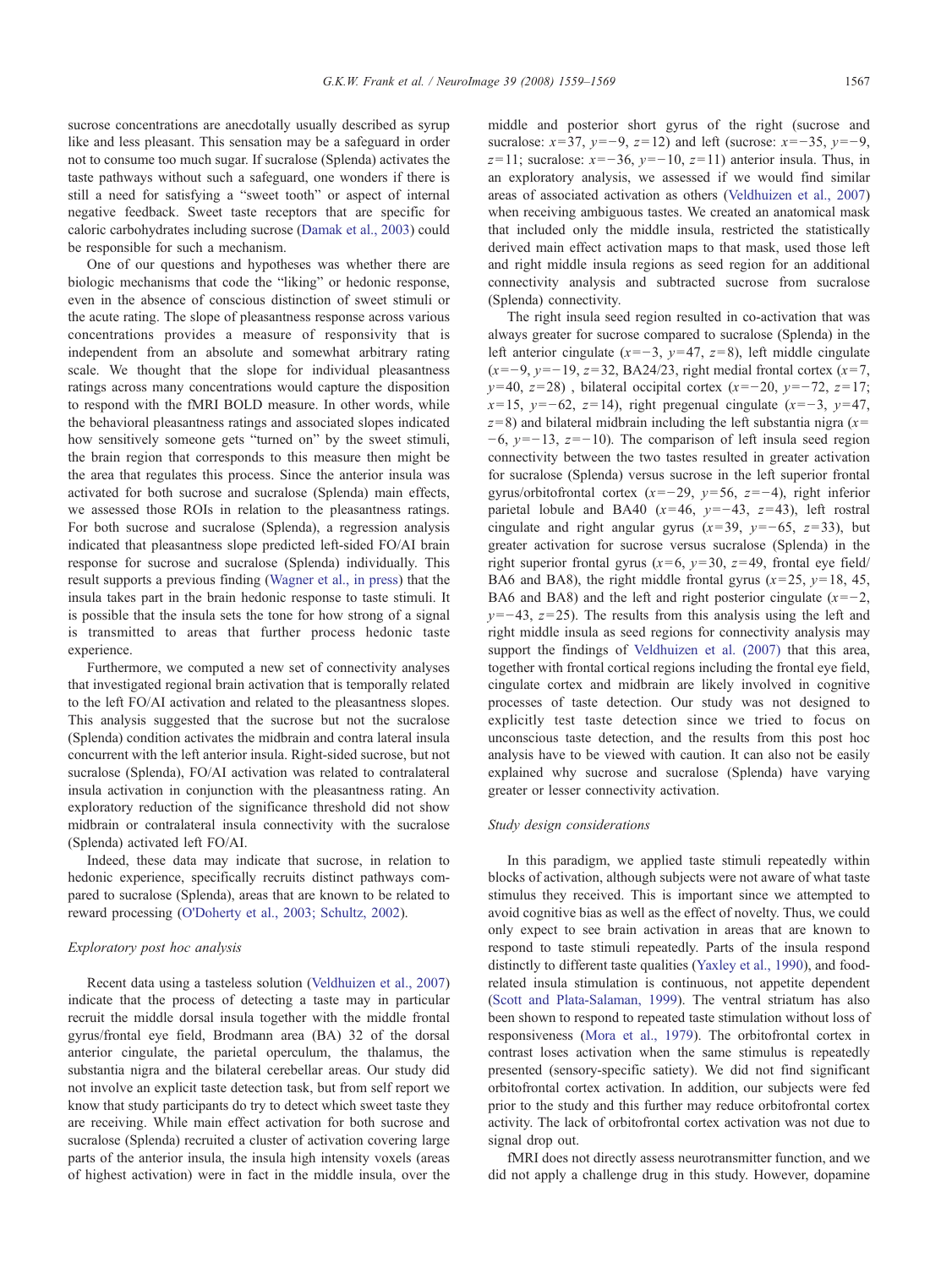<span id="page-9-0"></span>(DA) and opioid neurotransmitters have been most consistently related to taste reward. The midbrain and ventral striatum DA neurons respond to unexpected positive or negative reward with activation or deactivation ([O'Doherty et al., 2003\)](#page-10-0), probably related to the motivational aspects of reward or "wanting" ([Kelley et al.,](#page-10-0) [2005\)](#page-10-0). Pleasantness, the "liking" or hedonic response in the food reward pathway, may be mostly related to opioid activation [\(Kelley](#page-10-0) [et al., 2005](#page-10-0)). The DA and opioid neurons and receptor types are colocalized in the ventral striatum and probably also in the midbrain, and interactions of the two systems on the level of the ventral tegmental area have been reported [\(Stinus et al., 1980\)](#page-10-0). Thus, it is speculative what particular neurotransmitter system may be involved in this experiment. We do, however, believe that opioid neurotransmission may well be mediating the brain response that is related to the pleasantness response. In fact, sweet taste enhances opioid release, which in turn increases the palatability of sweet taste ([Yamamoto, 2003\)](#page-10-0).

#### Limitations

This study recruited women only and the response patterns may be different in men. This will need to be tested. Gender differences for sweet taste perception have been reported (Curtis et al., 2004), and hormonal changes during the female reproductive cycle affect brain response such as reward pathways ([Dreher et al., 2007\)](#page-10-0). Thus, this study focused on women in the early follicular cycle, where there is relative hormonal stability, in order to minimize potentially confounding effects.

We could have placed anatomical seed ROIs and assessed brain activation on an ROI basis as well as use anatomical ROIs for the connectivity analysis. We decided against this method since there are inter-individual taste responses, and we felt that using statistical ROIs for correlation and regression analyses would reveal the most reliable results. We made every effort to keep confounding circumstances, including having subjects receive a standard breakfast with the instruction to eat until comfortably full. This probably contributed to no significant orbitofrontal cortex activation, and with the study design of repeated stimulus application, sensoryspecific satiety has to be expected with a loss of orbitofrontal response. There was no rinse between taste stimulations in the fMRI scanner. However, on the day of behavioral testing, there was water provided to rinse in between taste testing. Since we present only the blocks of repeated stimulus application, we believe that the fMRI signal is related to the taste stimulus reported and not diluted by the alternate sweet taste. Sucrose could have altered gut response and blood glucose, while sucralose (Splenda) could not and this could have contributed to altered brain response. However, the total amount of sucrose applied during the entire experiment was 6 g or 24 kcal and thus small in comparison to the standard breakfast that was eaten to 50% or more across all subjects. It is therefore unlikely that this small amount of sucrose would have altered blood glucose and brain response in a meaningful way. While sucralose is the active ingredient in Splenda, there is a small amount of maltodextrin added for bulk. The total calorie amount of maltodextrin is considered negligible; however, the taste response to maltodextrin could have influenced the results. We think that using the commercially available sucralose (Splenda) is valid for the following reasons. First, in order to assess real-life relevant behavior, it is most appropriate to use compounds available to the public. Second, if anything, the maltodextrin should have shifted the results toward the sucrose response and thus not account for the sucralose (Splenda)– sucrose differences.

# Implications

There are various potential implications that can be raised from the results of this study. It is not resolved yet if the long-term use of artificial sweeteners truly leads to reduced body weight. If it holds, that caloric sucrose stimulates taste reward brain regions more, but that sucralose (Splenda)-activated brain regions are more connected, one wonders if sucralose (Splenda) stimulates the food reward system faster or more efficiently. Since sucralose (Splenda) does not provide calories and thus no natural feedback mechanism of biologic satiety, it is possible that this lack of feeling of satiety has to be met with other – probably caloric – means and therefore potentially defeating the purpose of sucralose (Splenda) use.

Second, the anterior insula is here once again highlighted as a sensory but also hedonic emotional integration area. If it is true that the insula sets the tone for downstream food-pleasantness-related reward activation, then this area, and in particular the left-sided FO/AI, may be a target for food reward modulation.

#### Summary

Taken together, this study indicates that sucrose and sucralose (Splenda) activate common taste pathways, but the primary taste cortex as well as pleasantness-related brain reward circuitry are activated greater for sucrose compared to sucralose (Splenda). In contrast, sucralose (Splenda) activation recruits a stronger connectivity between taste pathway regions without reaching the magnitude of brain response for sucrose. This may suggest that sucralose (Splenda) activates taste reward circuits but may not fully satisfy a desire for natural caloric sweet ingestion.

#### References

- Adolphs, R., Tranel, D., Koenigs, M., Damasio, A.R., 2005. Preferring one taste over another without recognizing either. Nat. Neurosci. 8, 860–861.
- APA, 2000. Diagnostic & Statistical Manual of Mental Disorders: DSM-IV-TR, 4th ed., American Psychiatric Association.
- Berridge, K.C., 1996. Food reward: brain substrates of wanting and liking. Neurosci. Biobehav. Rev. 20, 1–25.
- Boynton, G., Engel, S., Glover, G., Heeger, D., 1996. Linear systems analysis of functional magnetic resonance imaging in human V1. J. Neurosci. 16, 4207–4221.
- Carmichael, S.T., Price, J.L., 1996. Connectional networks within the orbital and medial prefrontal cortex of macaque monkeys. J. Comp. Neurol. 371, 179–207.
- Carter, C.S., Braver, T.S., Barch, D.M., Botvinick, M.M., Noll, D., Cohen, J.D., 1998. Anterior cingulate cortex, error detection, and the online monitoring of performance. Science 280, 747–749.
- Chandrashekar, J., Hoon, M.A., Ryba, N.J., Zuker, C.S., 2006. The receptors and cells for mammalian taste. Nature 444, 288–294.
- Chikama, M., McFarland, N.R., Amaral, D.G., Haber, S.N., 1997. Insular cortical projections to functional regions of the striatum correlate with cortical cytoarchitectonic organization in the primate. J. Neurosci. 17, 9686–9705.
- Cox, R., 1996. AFNI: software for analysis and visualization of functional magnetic resonance neuroimages. Comput. Biomed. Res. 29, 162–173.

Craig, A.D., 2005. Forebrain emotional asymmetry: a neuroanatomical basis? Trends Cogn. Sci. 9, 566–571.

Curtis, K.S., Davis, L.M., Johnson, A.L., Therrien, K.L., Contreras, R.J.,